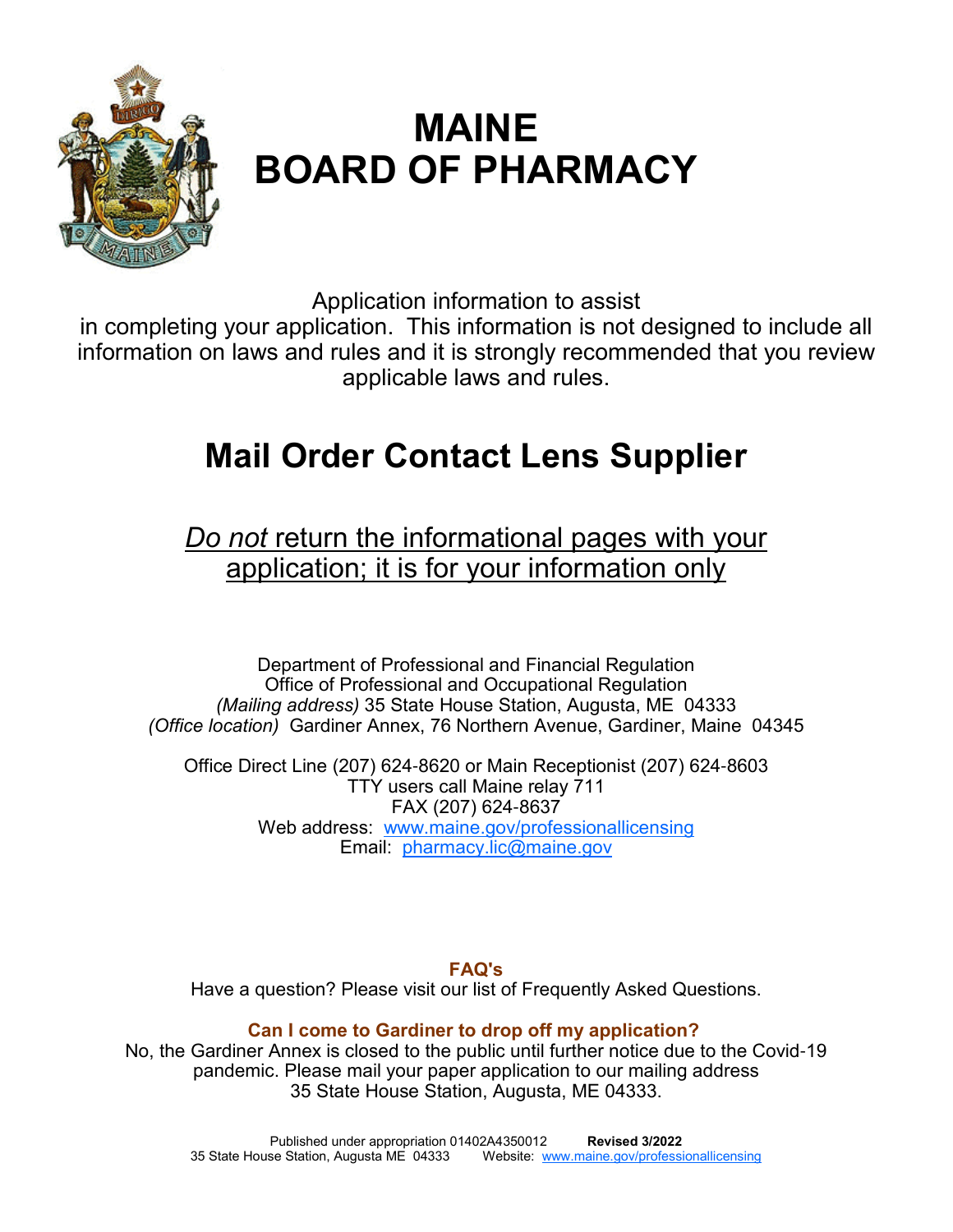## **INFORMATIONAL**

- $\checkmark$  Receipt of your application does not constitute entitlement to begin to ship contact lenses into Maine. While applications are logged in as 'pending' this does not mean a license has been issued. You must hold an active license in order to begin shipping into Maine. Processing time depends greatly on the completeness of your application.
- $\checkmark$  Your application has greater chance of being processed expeditiously if it is complete and all supporting documents are attached. Action on this application is posted to the web in real time. Please visit our website if you wish to monitor progress. If the status appears as Pending, this means that your application was received by this office and it is pending or under review. Once reviewed and if everything about your application is complete and complies with requirements, the license will be issued and the status will show as ACTIVE. If incomplete and a letter is being sent to you, the letter will be available for you to see online.
- $\checkmark$  Please refrain from calling our office to "check" on your application as these calls only serve to slow our ability to review and process applications. Information regarding the status of applications may be found at the Office of Professional and Occupational Regulation's website www.maine.gov/professionallicensing. We appreciate your thoughtful attention to this request.
- $\checkmark$  Once your license is issued it is immediately visible online with an "active" status. Licenses are printed off site and require at least 14 business days for delivery.
- $\checkmark$  If there is an urgent need to contact us, please be advised that we will only discuss your application with the contact person named in the application to avoid miscommunications. This is done not only for your protection, but to also avoid any complications with too many hands involved, which generally leads to miscommunication or misunderstandings. Our goal is to streamline your process, not complicate it.
- $\check{\phantom{\phi}}$  Once your license is issued it is immediately visible online with an "active" status and you may begin to operate. Please be advised that licenses are printed off site and require at least 14 business days for delivery.
- $\checkmark$  Incomplete applications or documents that have been modified or altered in any way, including use of a white out substance will not be accepted and will be returned.

# **LAW AND BOARD RULE REFERENCE**

Information contained in this application is not a substitute for carefully reviewing applicable laws and rules. You may obtain a copy of the laws and board rules online at www.maine.gov/ professionallicensing—click on 'List of Professions' then scroll to and click on 'pharmacy' which will bring to the Maine Board of Pharmacy web page. Please use the topic selection grouping in the blue panel to the left of your screen.

Notwithstanding, please pay particular attention to the following:

- 32 MRSA Chapter 117, Subchapter 5
- Board Rules, Chapter 11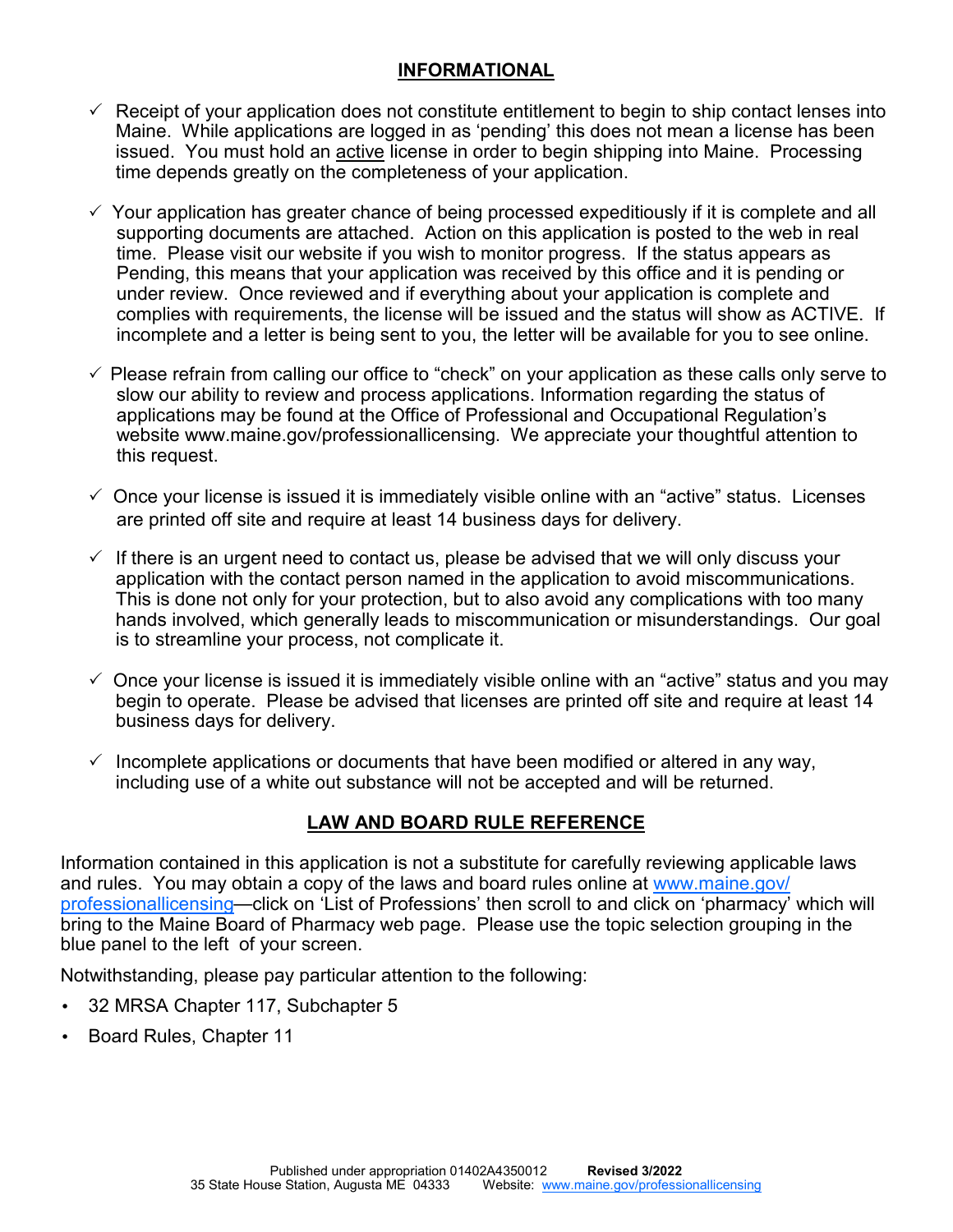

# **STATE OF MAINE DEPARTMENT OF PROFESSIONAL AND FINANCIAL REGULATION OFFICE OF PROFESSIONAL AND OCCUPATIONAL REGULATION COMPANY APPLICATION**

|                                                                                                             |                                                  | APPLICANT INFORMATION (please print)                                                                          |                                                                                                                                                                                                                                                                                                                                                                                                                                             |
|-------------------------------------------------------------------------------------------------------------|--------------------------------------------------|---------------------------------------------------------------------------------------------------------------|---------------------------------------------------------------------------------------------------------------------------------------------------------------------------------------------------------------------------------------------------------------------------------------------------------------------------------------------------------------------------------------------------------------------------------------------|
| NAME OF MAIL ORDER CONTACT LENS SUPPLIER                                                                    |                                                  |                                                                                                               |                                                                                                                                                                                                                                                                                                                                                                                                                                             |
| FEIN OR SSN                                                                                                 |                                                  |                                                                                                               |                                                                                                                                                                                                                                                                                                                                                                                                                                             |
| PHYSICAL LOCATION OF THE MAIL ORDER CONTACT LENS SUPPLIER                                                   |                                                  |                                                                                                               |                                                                                                                                                                                                                                                                                                                                                                                                                                             |
| <b>CITY</b>                                                                                                 | <b>STATE</b>                                     | <b>ZIP</b>                                                                                                    | <b>COUNTY</b>                                                                                                                                                                                                                                                                                                                                                                                                                               |
| <b>MAILING ADDRESS</b>                                                                                      |                                                  |                                                                                                               |                                                                                                                                                                                                                                                                                                                                                                                                                                             |
| <b>CITY</b>                                                                                                 | <b>STATE</b>                                     | <b>ZIP</b>                                                                                                    | <b>COUNTY</b>                                                                                                                                                                                                                                                                                                                                                                                                                               |
| PHONE # (                                                                                                   |                                                  | FAX# $($                                                                                                      |                                                                                                                                                                                                                                                                                                                                                                                                                                             |
| PERSON RESPONSIBLE FOR COMPLETING AND SUBMITTING APPLICATION<br>(must be an owner or officer of the entity) |                                                  |                                                                                                               |                                                                                                                                                                                                                                                                                                                                                                                                                                             |
| fines, suspension or revocation of my license if this information is found to be false.                     |                                                  |                                                                                                               | By my signature, I hereby certify that the information provided on this application is true and accurate to the best of my knowledge and<br>belief. By submitting this application, I affirm that the Office of Professional and Occupational Regulation will rely upon this information for<br>issuance of my license and that this information is truthful and factual. I also understand that sanctions may be imposed including denial, |
| <b>SIGNATURE</b>                                                                                            |                                                  | <b>DATE</b>                                                                                                   |                                                                                                                                                                                                                                                                                                                                                                                                                                             |
|                                                                                                             |                                                  | Maine Board of Pharmacy<br><b>Mail Order Contact Lens Supplier</b><br>Required Fee: \$200.00 (Non Refundable) |                                                                                                                                                                                                                                                                                                                                                                                                                                             |
|                                                                                                             |                                                  | Office Use Only:                                                                                              | Office Use Only:                                                                                                                                                                                                                                                                                                                                                                                                                            |
|                                                                                                             |                                                  | CLS1421 - \$200.00                                                                                            | Check $#$<br>Amount:<br>Cash #<br>Lic. $#$<br><b>Issue Date</b>                                                                                                                                                                                                                                                                                                                                                                             |
|                                                                                                             |                                                  |                                                                                                               | Exp. Date                                                                                                                                                                                                                                                                                                                                                                                                                                   |
| Make checks payable to "Maine State Treasurer" - If you wish to pay by credit card, fill out the following: |                                                  | <b>PAYMENT OPTIONS:</b>                                                                                       |                                                                                                                                                                                                                                                                                                                                                                                                                                             |
| NAME OF CARDHOLDER (please print)                                                                           | <b>FIRST</b>                                     | <b>MIDDLE INITIAL</b>                                                                                         | <b>LAST</b>                                                                                                                                                                                                                                                                                                                                                                                                                                 |
| MAILING ADDRESS OF CARDHOLDER (please print)                                                                |                                                  |                                                                                                               |                                                                                                                                                                                                                                                                                                                                                                                                                                             |
| charge my $\Box$ VISA $\Box$ MASTERCARD $\Box$ DISCOVER $\Box$ AMERICAN EXPRESS The following amount: \$    |                                                  |                                                                                                               | I authorize the Department of Professional and Financial Regulation, Office of Professional and Occupational Regulation to                                                                                                                                                                                                                                                                                                                  |
|                                                                                                             | $\Box$ I understand that fees are non-refundable |                                                                                                               |                                                                                                                                                                                                                                                                                                                                                                                                                                             |
| Card number:                                                                                                |                                                  | <b>Expiration Date</b> mm / yyyy                                                                              |                                                                                                                                                                                                                                                                                                                                                                                                                                             |

 **SIGNATURE****DATE**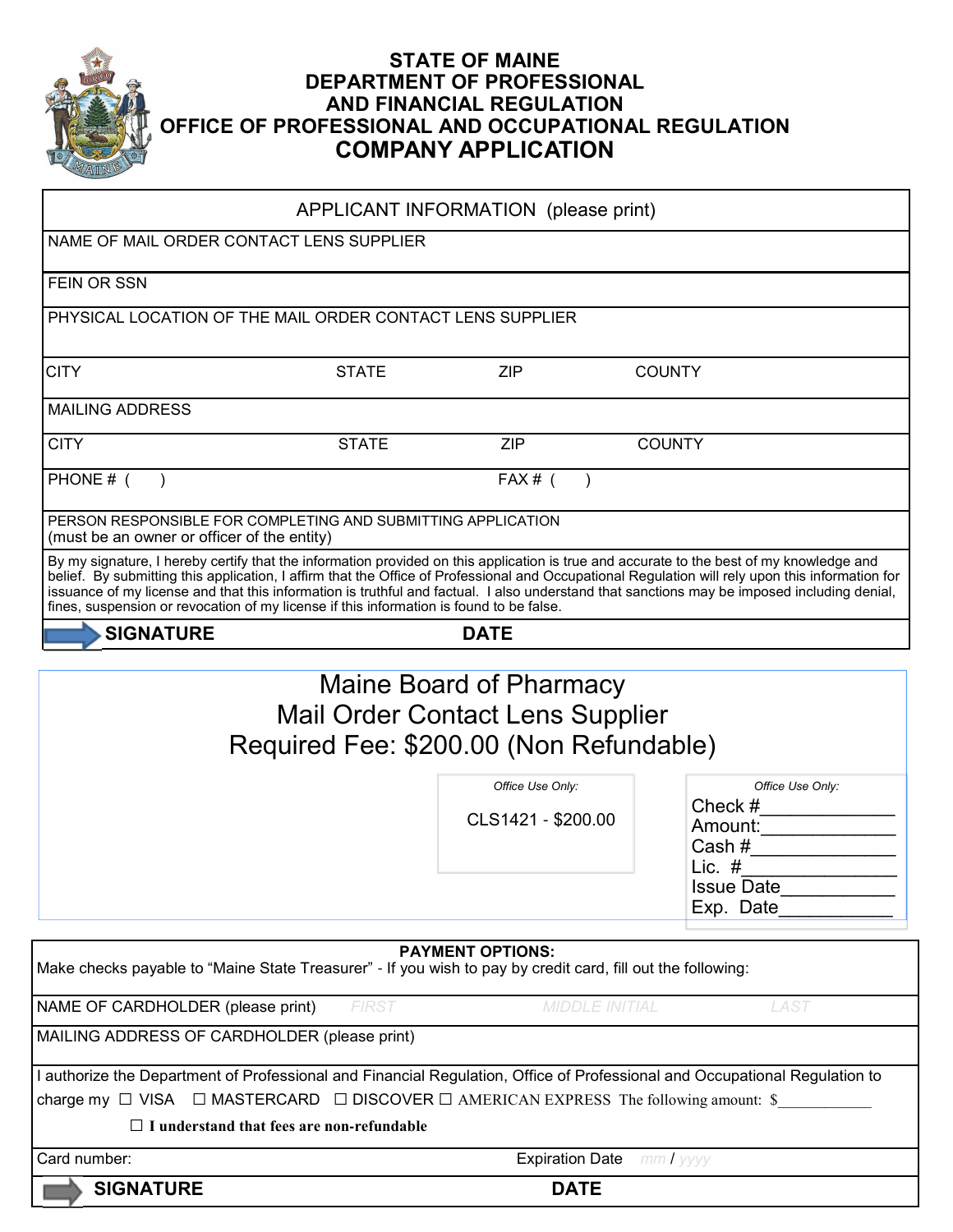### **SECTION 4: HOURS OF OPERATION WHICH A QUALIFIED REPRESENTATIVE WILL BE AVAILABLE VIA TOLL FREE TELEPHONE -** note a.m./ p.m.

#### **Toll-Free Telephone Public Access #\_\_\_\_\_\_\_\_\_\_\_\_\_\_\_\_\_\_\_\_\_\_\_\_\_\_\_\_\_\_\_\_\_**

| <b>Day</b> | Open | <b>Close</b> |
|------------|------|--------------|
| Monday     |      |              |
| Tuesday    |      |              |
| Wednesday  |      |              |
| Thursday   |      |              |
| Friday     |      |              |
| Saturday   |      |              |
| Sunday     |      |              |

## **SECTION 5: OWNERSHIP.** Please check one and complete the appropriate block below.

- □ Sole Proprietor *(complete section A)*
- □ Partnership *(complete section B)*  If your partnership consists of 2 or more corporations, you must submit a list of officers and an organizational chart.
- □ Corporation *(complete section C)*  If you are a corporation, which includes LLC, you must submit a Certificate of Existence from the State of origin. For Corporations not organized under Maine law, a Certificate of Authority from the Maine Secretary of State is required. For assistance, call (207) 624-7752. Please be aware the application to file for a certificate of existence is not evidence of having been issued a Certificate of Authority.

| Section A - Sole Proprietor: (Please type or print legibly) |                   |              |                    |          |  |  |  |
|-------------------------------------------------------------|-------------------|--------------|--------------------|----------|--|--|--|
| <b>Owner Last Name</b>                                      | <b>First Name</b> |              | <b>Middle Name</b> |          |  |  |  |
|                                                             |                   |              |                    |          |  |  |  |
|                                                             |                   |              |                    |          |  |  |  |
| <b>Social Security Number</b>                               |                   |              |                    |          |  |  |  |
|                                                             |                   |              |                    |          |  |  |  |
| <b>Name of Business Entity</b>                              |                   |              |                    |          |  |  |  |
|                                                             |                   |              |                    |          |  |  |  |
| <b>Contact Address</b>                                      | City              | <b>State</b> |                    | Zip Code |  |  |  |
|                                                             |                   |              |                    |          |  |  |  |
| <b>Telephone Number</b>                                     | <b>Fax Number</b> |              |                    |          |  |  |  |
|                                                             |                   |              |                    |          |  |  |  |
| E-mail Address Website Address                              |                   |              |                    |          |  |  |  |
|                                                             |                   |              |                    |          |  |  |  |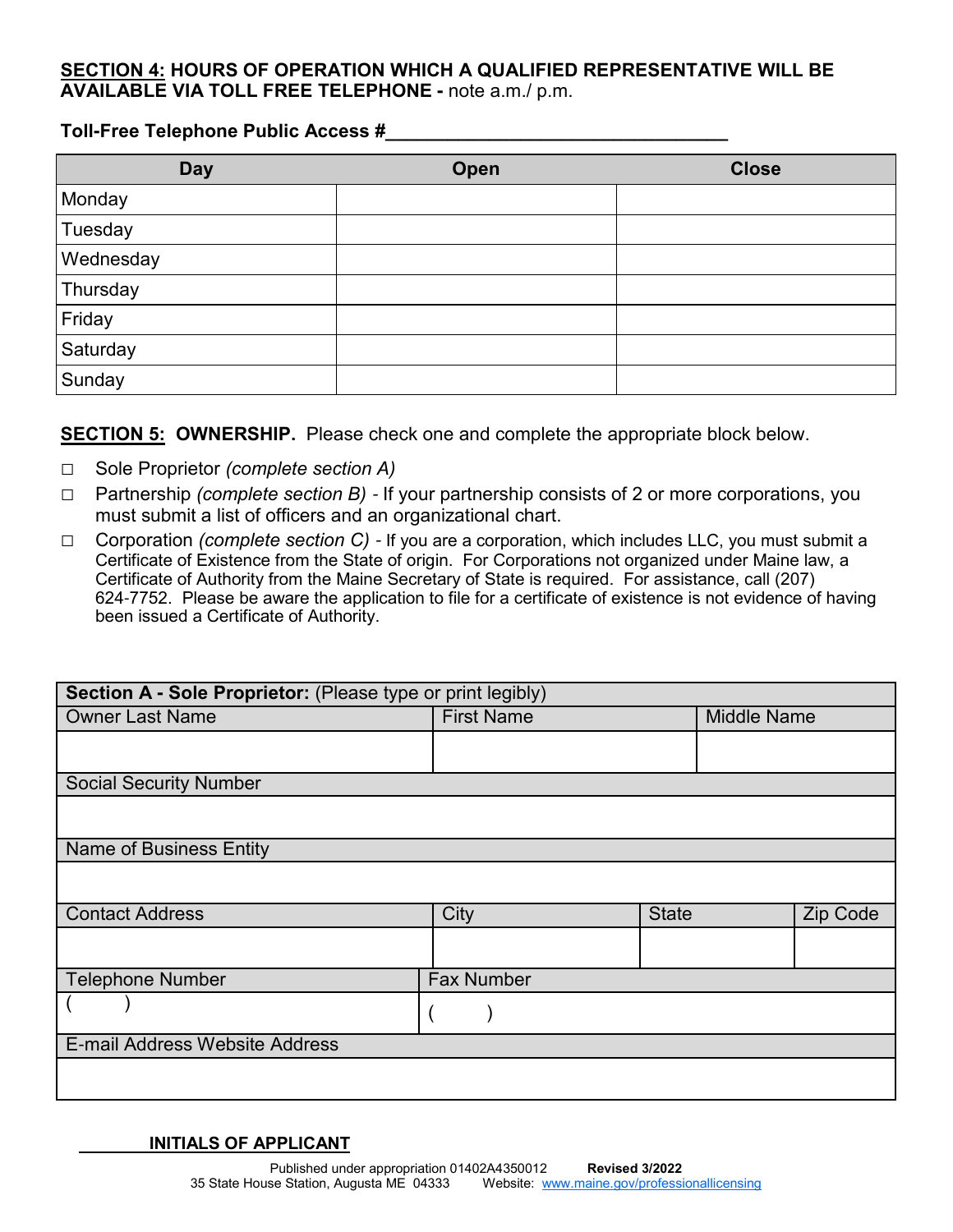# **SECTION 1: TYPE OF APPLICATION**

□ Initial Application □ Change of Ownership □ Change of Location *(Rules Ch. 11 §3)*

Date of change \_\_\_\_\_\_\_\_\_\_\_\_\_\_\_\_\_\_\_\_\_\_\_\_\_\_\_\_\_\_\_\_\_\_\_\_\_\_\_\_\_\_

Previous License Number:

(this license will be terminated upon issuance of new license)

**Important, please read:** Refer to 32 MRSA §13752, Sec. 3. Please note that a license is not transferrable to another owner or a new location and is subject to a new application and licensure before you begin to operate under new ownership or in a new location.

## **SECTION 2: CONTACT PERSON RESPONSIBLE FOR LICENSING**

| <b>Last Name</b>       | <b>First Name</b>    | <b>Middle Name</b> |
|------------------------|----------------------|--------------------|
|                        |                      |                    |
| <b>Contact Address</b> | City                 | State,<br>Zip Code |
|                        |                      |                    |
| Telephone Number       | <b>Email Address</b> |                    |
|                        |                      |                    |

# **SECTION 3: COMPANY INFORMATION**

| <b>Name of Mail Order Contact Lens Supplier</b>                           |                                                                                                                     |  |  |
|---------------------------------------------------------------------------|---------------------------------------------------------------------------------------------------------------------|--|--|
|                                                                           |                                                                                                                     |  |  |
| <b>Phone Number</b>                                                       | <b>Fax Number</b>                                                                                                   |  |  |
|                                                                           |                                                                                                                     |  |  |
| <b>Toll-Free Telephone Number</b>                                         | E-mail Address                                                                                                      |  |  |
|                                                                           |                                                                                                                     |  |  |
| <b>Web Address</b>                                                        | DEA # (If applicable, see Board Rule, Chapter 11, Section<br>$2(1)(E)$ .                                            |  |  |
|                                                                           | #<br>.or                                                                                                            |  |  |
|                                                                           | Е<br>check here if not applicable (you must<br>submit a written statement explaining why<br>this is not applicable) |  |  |
| All Trade Names or Business Names of the Mail Order Contact Lens Supplier |                                                                                                                     |  |  |
|                                                                           |                                                                                                                     |  |  |

a l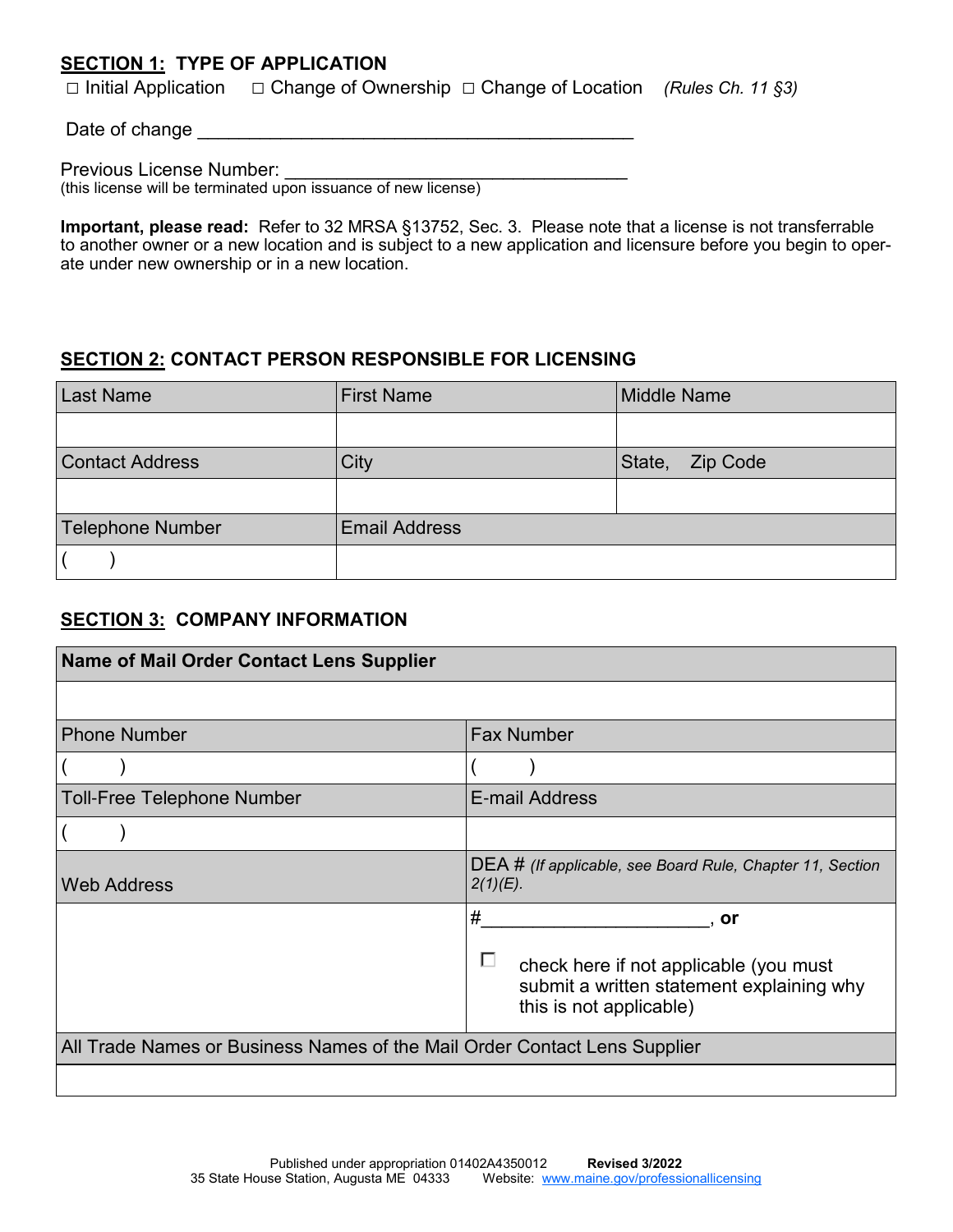# **SECTION 5: CONTINUED**

| Section B - Partnership: List the name and address of each partner (please type or print legibly).<br>Please see Chapter 11, Sec. $2(1)(D)(1)$ (If you need more space please use separate sheet) |                    |  |              |                 |  |  |
|---------------------------------------------------------------------------------------------------------------------------------------------------------------------------------------------------|--------------------|--|--------------|-----------------|--|--|
| <b>PARTNERSHIP INFORMATION:</b>                                                                                                                                                                   |                    |  |              |                 |  |  |
| Name of partnership                                                                                                                                                                               |                    |  |              |                 |  |  |
|                                                                                                                                                                                                   |                    |  |              |                 |  |  |
| <b>Contact Address</b>                                                                                                                                                                            | City               |  | <b>State</b> | <b>Zip Code</b> |  |  |
|                                                                                                                                                                                                   |                    |  |              |                 |  |  |
| <b>Telephone Number</b>                                                                                                                                                                           | <b>FEIN Number</b> |  |              |                 |  |  |
|                                                                                                                                                                                                   |                    |  |              |                 |  |  |
| <b>E-mail Address</b>                                                                                                                                                                             |                    |  |              |                 |  |  |
|                                                                                                                                                                                                   |                    |  |              |                 |  |  |

# **NAME AND CONTACT INFORMATION OF EACH PARTNER**

| <b>Person Last Name</b> | <b>First Name</b> |                  |              | <b>Middle Name</b> |          |  |
|-------------------------|-------------------|------------------|--------------|--------------------|----------|--|
|                         |                   |                  |              |                    |          |  |
| <b>Contact Address</b>  | City              |                  | <b>State</b> |                    | Zip Code |  |
|                         |                   |                  |              |                    |          |  |
| E-mail Address          |                   | Telephone number |              |                    |          |  |
|                         |                   |                  |              |                    |          |  |
| <b>Person Last Name</b> | <b>First Name</b> |                  |              | <b>Middle Name</b> |          |  |
|                         |                   |                  |              |                    |          |  |
| <b>Contact Address</b>  | City              |                  | <b>State</b> |                    | Zip Code |  |
|                         |                   |                  |              |                    |          |  |
| <b>E-mail Address</b>   |                   | Telephone number |              |                    |          |  |
|                         |                   |                  |              |                    |          |  |
| <b>Company Name</b>     |                   |                  |              | <b>FEIN Number</b> |          |  |
|                         |                   |                  |              |                    |          |  |
| <b>Contact Address</b>  | City              |                  | <b>State</b> |                    | Zip Code |  |
|                         |                   |                  |              |                    |          |  |
| <b>E-mail Address</b>   |                   | Telephone number |              |                    |          |  |
|                         |                   |                  |              |                    |          |  |
| <b>Company Name</b>     |                   |                  |              | <b>FEIN Number</b> |          |  |
|                         |                   |                  |              |                    |          |  |
| <b>Contact Address</b>  | City              |                  | <b>State</b> |                    | Zip Code |  |
|                         |                   |                  |              |                    |          |  |
| <b>E-mail Address</b>   |                   | Telephone number |              |                    |          |  |
|                         |                   |                  |              |                    |          |  |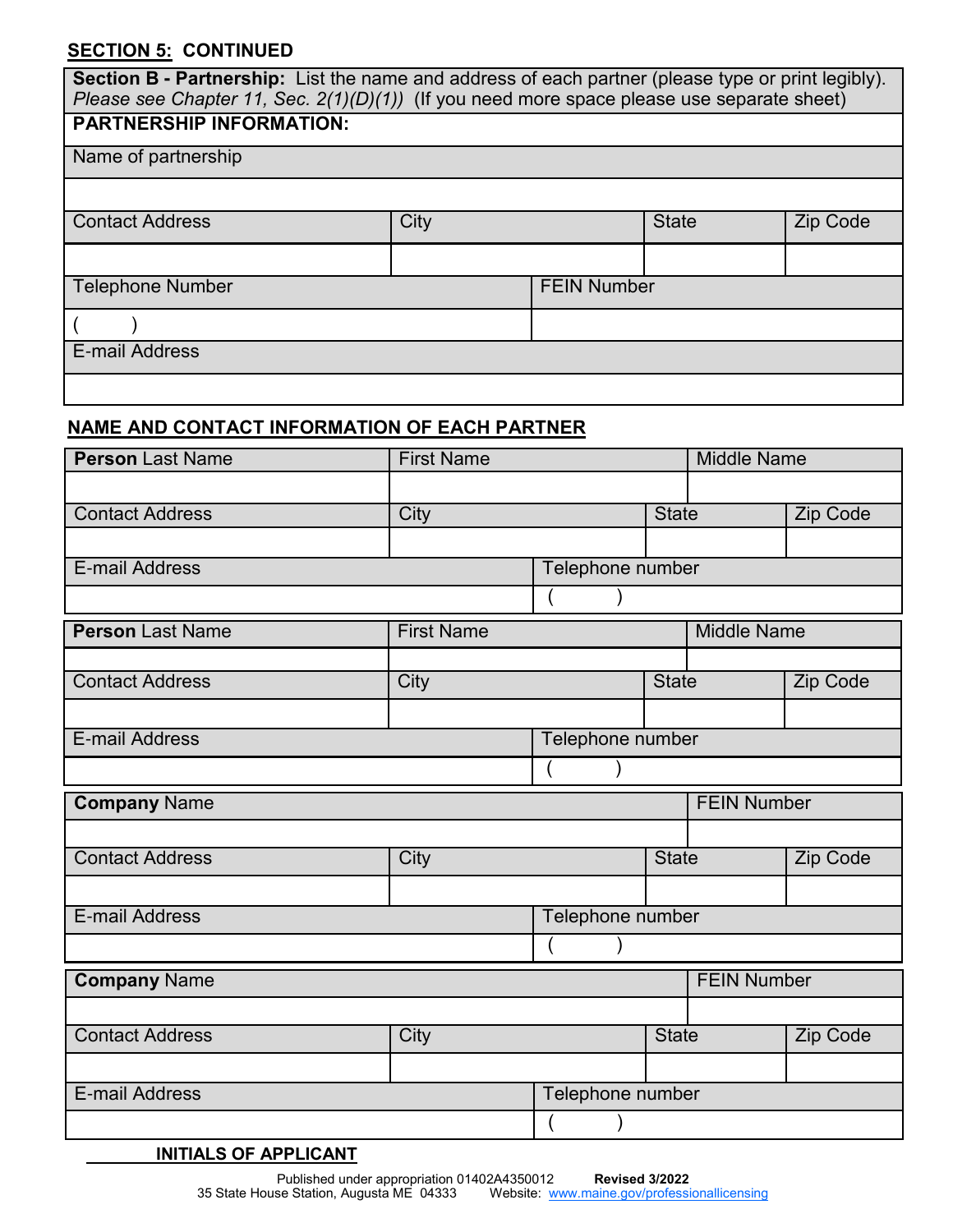# **SECTION 5 (Continued):**

| (Please type or print legibly)                                                         | Section C - Corporation Ownership: Please include an organizational chart.<br>Please see Board Rule, Chapter 11, Sec. 2(1)(D)(2)) |                     |                                 |                 |          |
|----------------------------------------------------------------------------------------|-----------------------------------------------------------------------------------------------------------------------------------|---------------------|---------------------------------|-----------------|----------|
| Name of Corporation                                                                    |                                                                                                                                   |                     |                                 |                 |          |
|                                                                                        |                                                                                                                                   |                     |                                 |                 |          |
| Assumed Name (d/b/a)                                                                   |                                                                                                                                   |                     |                                 |                 |          |
|                                                                                        |                                                                                                                                   |                     |                                 |                 |          |
|                                                                                        |                                                                                                                                   |                     |                                 |                 |          |
| Name of Parent Company, if any                                                         |                                                                                                                                   |                     |                                 |                 |          |
|                                                                                        |                                                                                                                                   |                     |                                 |                 |          |
| FEIN#                                                                                  |                                                                                                                                   |                     |                                 |                 |          |
|                                                                                        |                                                                                                                                   |                     |                                 |                 |          |
| <b>Contact Address of Corporation</b>                                                  |                                                                                                                                   | City                |                                 | <b>State</b>    | Zip Code |
|                                                                                        |                                                                                                                                   |                     |                                 |                 |          |
| <b>Physical Address of Corporation</b>                                                 |                                                                                                                                   | City                |                                 | <b>State</b>    | Zip Code |
|                                                                                        |                                                                                                                                   |                     |                                 |                 |          |
| <b>Telephone Number</b>                                                                |                                                                                                                                   |                     | <b>Fax Number</b>               |                 |          |
|                                                                                        |                                                                                                                                   |                     |                                 |                 |          |
|                                                                                        |                                                                                                                                   |                     |                                 |                 |          |
| <b>E-mail Address</b>                                                                  |                                                                                                                                   |                     | <b>Website Address</b>          |                 |          |
|                                                                                        |                                                                                                                                   |                     |                                 |                 |          |
| <b>Corporate Registration Certificate Number</b>                                       |                                                                                                                                   | <b>Jurisdiction</b> | <b>Issued Under What</b>        | <b>Date</b>     |          |
|                                                                                        |                                                                                                                                   |                     |                                 |                 |          |
| Name of Registered Agent                                                               |                                                                                                                                   |                     |                                 |                 |          |
|                                                                                        |                                                                                                                                   |                     |                                 |                 |          |
|                                                                                        |                                                                                                                                   |                     |                                 |                 |          |
| <b>Contact Address for Registered Agent</b><br>If different from Corporation in Maine  | City                                                                                                                              |                     | <b>State</b>                    | <b>Zip Code</b> |          |
|                                                                                        |                                                                                                                                   |                     |                                 |                 |          |
| <b>Physical Address for Registered Agent</b><br>If different from Corporation in Maine | City                                                                                                                              |                     |                                 | <b>State</b>    | Zip Code |
|                                                                                        |                                                                                                                                   |                     |                                 |                 |          |
| <b>Telephone Number</b>                                                                |                                                                                                                                   |                     | E-mail Address/ Website Address |                 |          |
|                                                                                        |                                                                                                                                   |                     |                                 |                 |          |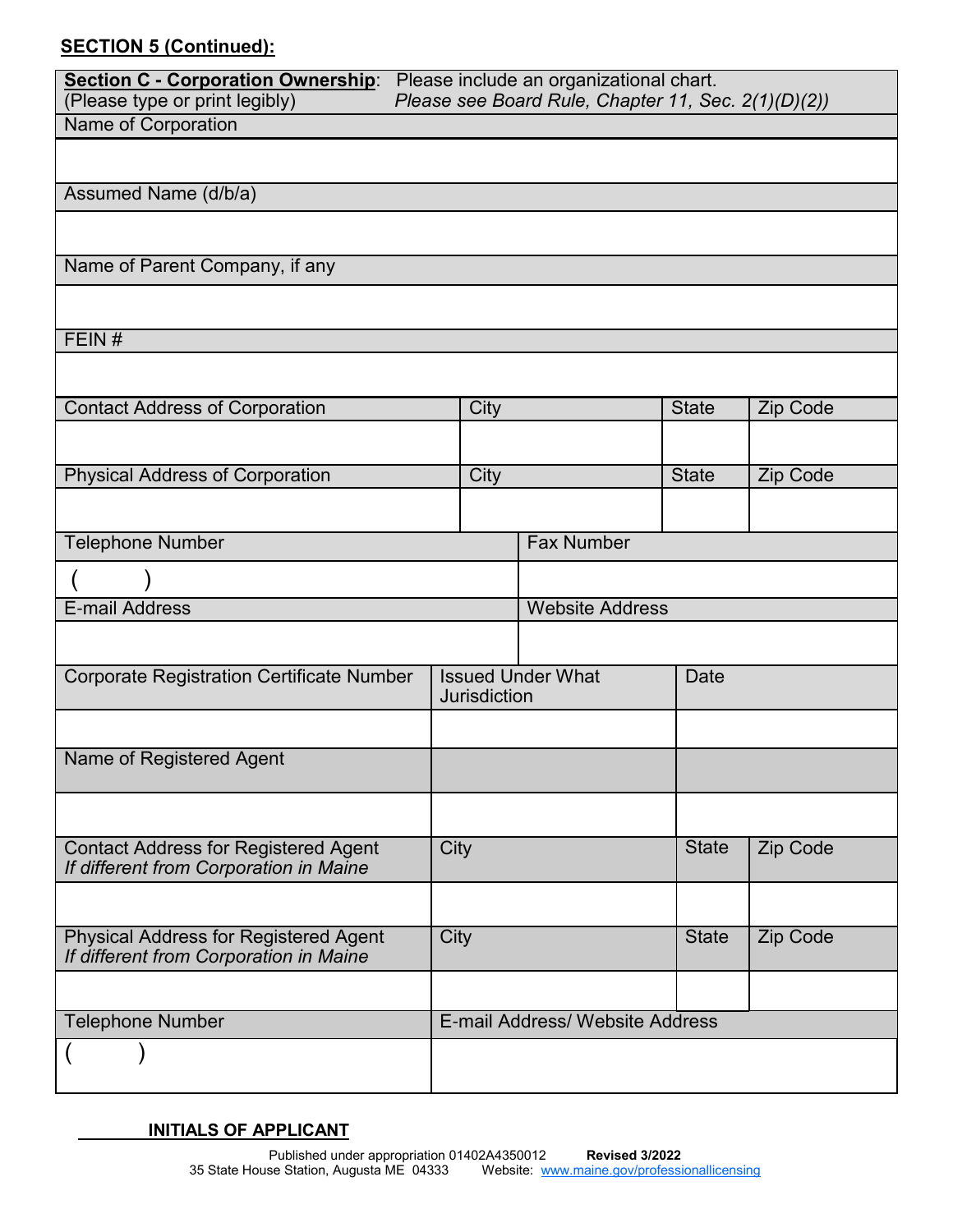## **SECTION 5-C (Con't): CORPORATION OWNERSHIP** Please see Board Rule, *Chapter 11, Sec. 2 (1)(D)(2))*

Is this corporation's stock traded on a major stock exchange and not over-the-counter

YES  $\Box$  NO  $\Box$  If, no complete the section below—List the name and contact address of each shareholder owning 10% or more of the voting stock of the corporation, including over-the-counter stock. Use a separate sheet of paper if needed.

| 1. Last Name   | <b>First Name</b> |                         |              | <b>Middle Name</b> |                 |  |
|----------------|-------------------|-------------------------|--------------|--------------------|-----------------|--|
|                |                   |                         |              |                    |                 |  |
| <b>Address</b> | City              |                         | <b>State</b> |                    | Zip Code        |  |
|                |                   |                         |              |                    |                 |  |
| E-mail Address |                   | <b>Telephone Number</b> |              |                    |                 |  |
|                |                   | $\overline{(}$          |              |                    |                 |  |
| 2. Last Name   | <b>First Name</b> |                         |              | <b>Middle Name</b> |                 |  |
|                |                   |                         |              |                    |                 |  |
| <b>Address</b> | City              |                         | <b>State</b> |                    | <b>Zip Code</b> |  |
|                |                   |                         |              |                    |                 |  |
| E-mail Address |                   | <b>Telephone Number</b> |              |                    |                 |  |
|                |                   | $\overline{ }$          |              |                    |                 |  |
|                |                   |                         |              |                    |                 |  |
| 3. Last Name   | <b>First Name</b> |                         |              | <b>Middle Name</b> |                 |  |
|                |                   |                         |              |                    |                 |  |
| <b>Address</b> | <b>City</b>       |                         | <b>State</b> |                    | Zip Code        |  |
|                |                   |                         |              |                    |                 |  |
| E-mail Address |                   | <b>Telephone Number</b> |              |                    |                 |  |
|                |                   | $\left($<br>)           |              |                    |                 |  |
| 4. Last Name   | <b>First Name</b> |                         |              | <b>Middle Name</b> |                 |  |
|                |                   |                         |              |                    |                 |  |
| <b>Address</b> | City              |                         | <b>State</b> |                    | Zip Code        |  |
|                |                   |                         |              |                    |                 |  |
| E-mail Address |                   | <b>Telephone Number</b> |              |                    |                 |  |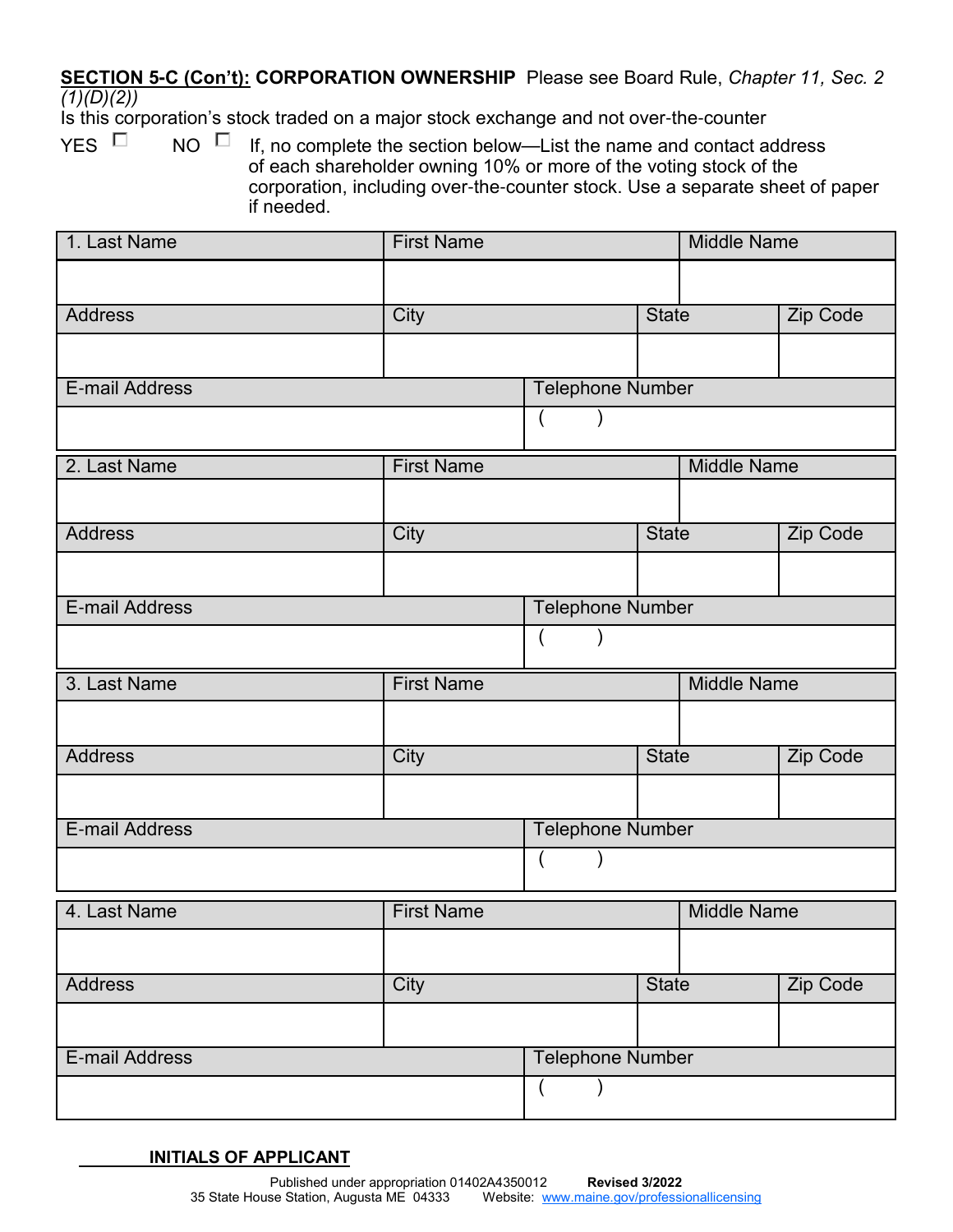# **SECTION 5-C (Con't): CORPORATE OFFICER(S) AND DIRECTOR(S)**

| 1. Last Name | <b>First Name</b> | <b>Middle Name</b> |          |
|--------------|-------------------|--------------------|----------|
|              |                   |                    |          |
| Title        |                   |                    |          |
|              |                   |                    |          |
| Address      | City              | <b>State</b>       | Zip Code |
|              |                   |                    |          |

| 2. Last Name | <b>First Name</b> | <b>Middle Name</b> |          |
|--------------|-------------------|--------------------|----------|
|              |                   |                    |          |
| <b>Title</b> |                   |                    |          |
|              |                   |                    |          |
| Address      | City              | <b>State</b>       | Zip Code |
|              |                   |                    |          |
|              |                   |                    |          |

| 3. Last Name   | <b>First Name</b> |              | <b>Middle Name</b> |          |
|----------------|-------------------|--------------|--------------------|----------|
|                |                   |              |                    |          |
| <b>Title</b>   |                   |              |                    |          |
|                |                   |              |                    |          |
| <b>Address</b> | City              | <b>State</b> |                    | Zip Code |
|                |                   |              |                    |          |
|                |                   |              |                    |          |

| 4. Last Name   | <b>First Name</b> | <b>Middle Name</b> |  |          |
|----------------|-------------------|--------------------|--|----------|
|                |                   |                    |  |          |
| <b>Title</b>   |                   |                    |  |          |
|                |                   |                    |  |          |
| <b>Address</b> | City              | <b>State</b>       |  | Zip Code |
|                |                   |                    |  |          |
|                |                   |                    |  |          |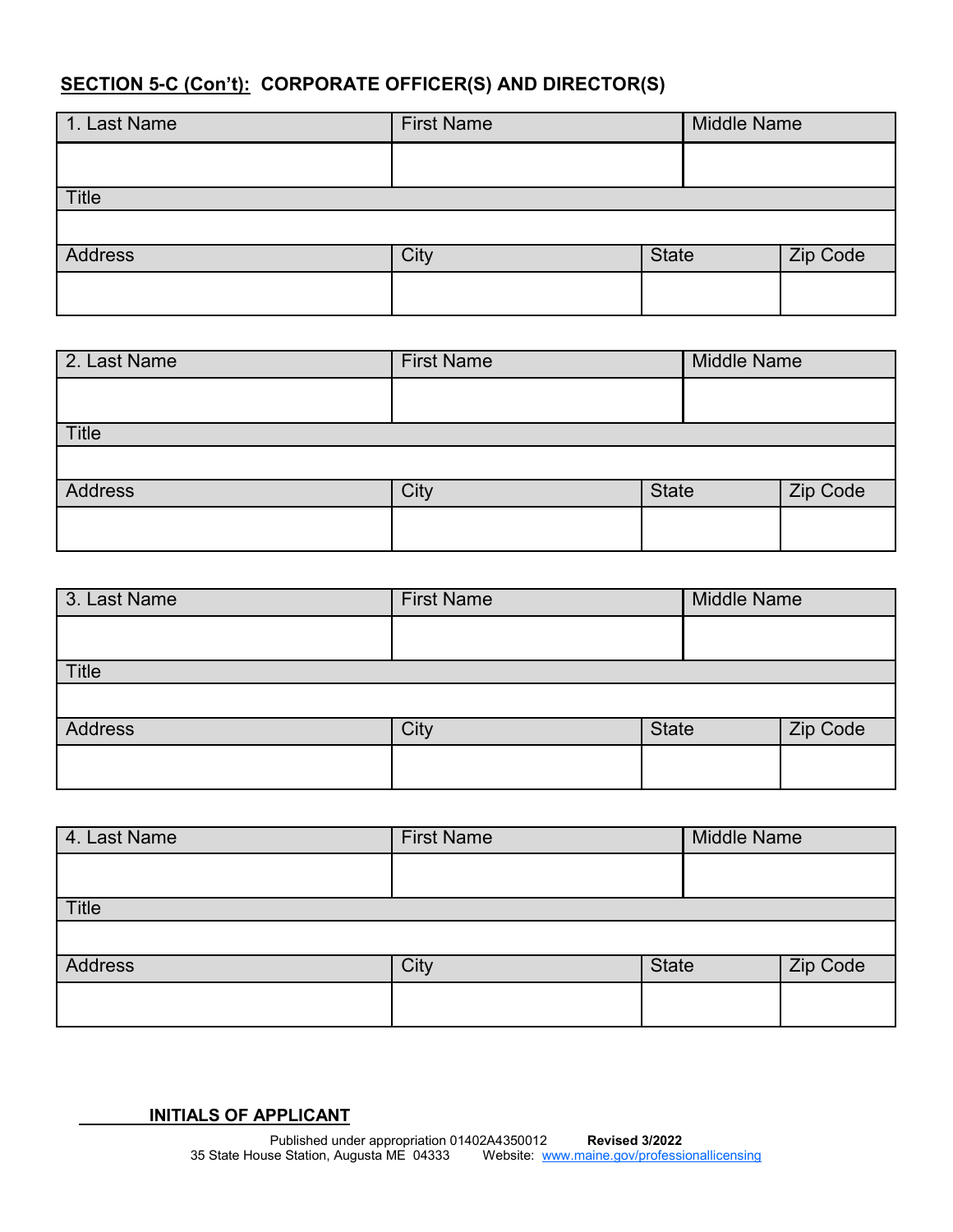# **SECTION 5-D:**

| <b>Section D - Limited Liability Company:</b><br>(Please type or print legibly)<br>Please see Chapter 12, Sec. 2(5)(C) |                                       |                       |                                 |              |              |                 |          |
|------------------------------------------------------------------------------------------------------------------------|---------------------------------------|-----------------------|---------------------------------|--------------|--------------|-----------------|----------|
| Name of Limited Liability Company                                                                                      |                                       |                       |                                 |              |              |                 |          |
|                                                                                                                        |                                       |                       |                                 |              |              |                 |          |
| Assumed Name (d/b/a)                                                                                                   |                                       |                       |                                 |              |              |                 |          |
|                                                                                                                        |                                       |                       |                                 |              |              |                 |          |
| Name of Parent Company, if any                                                                                         |                                       |                       |                                 |              |              |                 |          |
|                                                                                                                        |                                       |                       |                                 |              |              |                 |          |
| FEIN#                                                                                                                  |                                       |                       |                                 |              |              |                 |          |
|                                                                                                                        |                                       |                       |                                 |              |              |                 |          |
| <b>Contact Address of Limited Liability Company</b>                                                                    |                                       | City                  |                                 | <b>State</b> |              | Zip Code        |          |
|                                                                                                                        |                                       |                       |                                 |              |              |                 |          |
| Physical Address of Limited Liability Company                                                                          |                                       | City                  |                                 | <b>State</b> |              | <b>Zip Code</b> |          |
|                                                                                                                        |                                       |                       |                                 |              |              |                 |          |
| <b>Telephone Number</b>                                                                                                |                                       |                       | <b>Fax Number</b>               |              |              |                 |          |
|                                                                                                                        |                                       |                       |                                 |              |              |                 |          |
| <b>E-mail Address</b>                                                                                                  |                                       |                       | <b>Website Address</b>          |              |              |                 |          |
|                                                                                                                        |                                       |                       |                                 |              |              |                 |          |
| Names of Member and Manager Representing Applicant Before the Board                                                    |                                       |                       |                                 |              |              |                 |          |
|                                                                                                                        |                                       |                       |                                 |              |              |                 |          |
| Mailing Address of Representative                                                                                      | City                                  |                       | <b>State</b>                    |              |              | Zip Code        |          |
|                                                                                                                        |                                       |                       |                                 |              |              |                 |          |
| <b>Telephone Number</b>                                                                                                |                                       | <b>E-mail Address</b> |                                 |              |              |                 |          |
|                                                                                                                        |                                       |                       |                                 |              |              |                 |          |
| <b>Corporate Registration Certificate Number</b>                                                                       | <b>Issued Under What Jurisdiction</b> |                       |                                 |              | Date         |                 |          |
|                                                                                                                        |                                       |                       |                                 |              |              |                 |          |
| <b>Contact Address for Registered Agent</b><br>If different from Corporation                                           | City                                  |                       |                                 |              | <b>State</b> |                 | Zip Code |
|                                                                                                                        |                                       |                       |                                 |              |              |                 |          |
| <b>Physical Address for Registered Agent</b><br>If different from Corporation                                          | City                                  |                       |                                 | <b>State</b> |              | Zip Code        |          |
|                                                                                                                        |                                       |                       |                                 |              |              |                 |          |
| <b>Telephone Number</b>                                                                                                |                                       |                       | E-mail Address/ Website Address |              |              |                 |          |
|                                                                                                                        |                                       |                       |                                 |              |              |                 |          |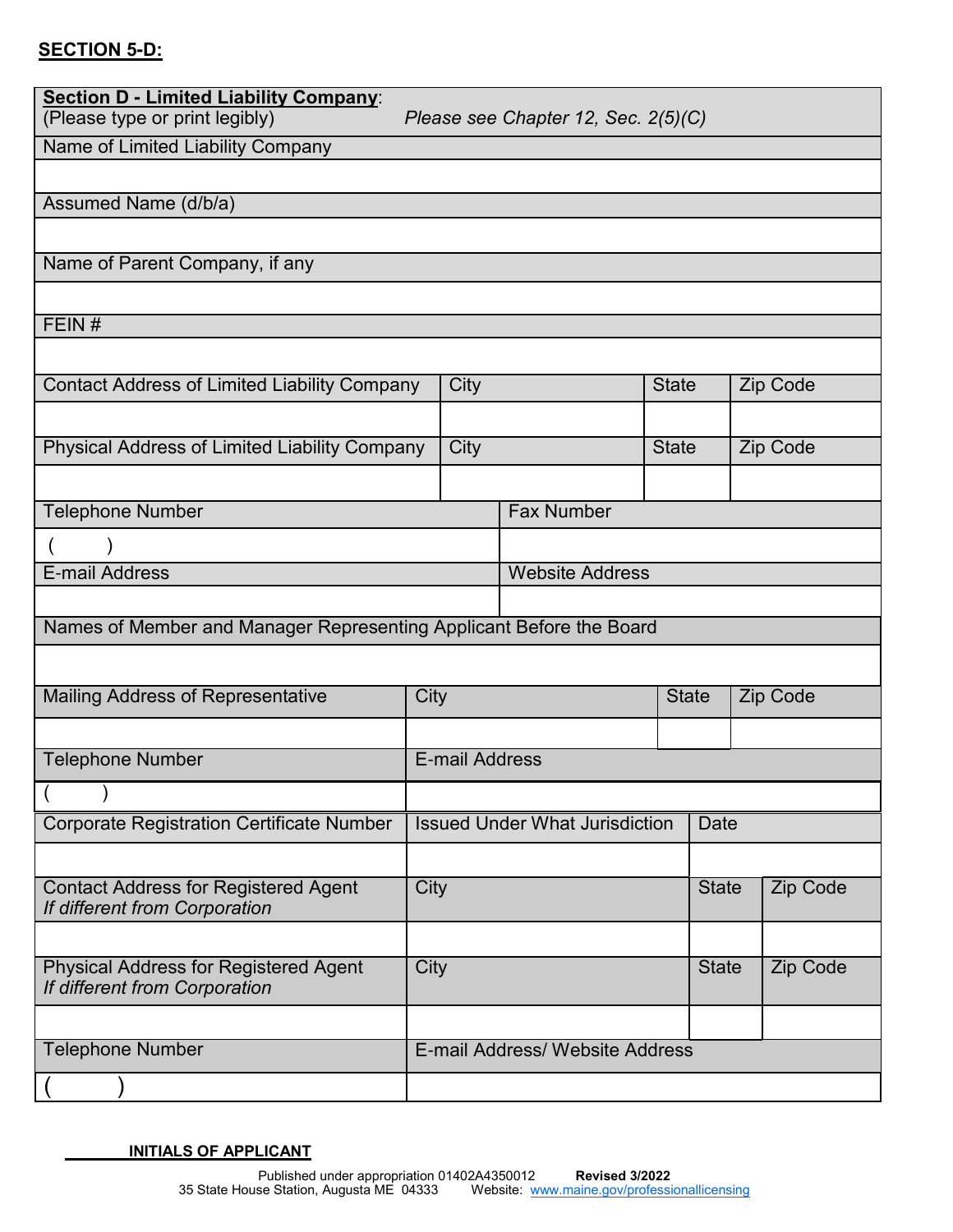#### **SECTION 6: THIS SECTION TO BE COMPLETED BY A MAIL ORDER CONTACT LENS SUPPLIER OWNER OR OFFICER**

| Have you or has any corporate officer, owner, or the designated officer of this entity ever<br>been convicted of any criminal offense? If yes:                                                                                                                                                                                                                                                                                                                                                                          |     |  |  |
|-------------------------------------------------------------------------------------------------------------------------------------------------------------------------------------------------------------------------------------------------------------------------------------------------------------------------------------------------------------------------------------------------------------------------------------------------------------------------------------------------------------------------|-----|--|--|
| 1. Provide a detailed explanation of the offense in the offender's own words on a<br>separate sheet of paper.                                                                                                                                                                                                                                                                                                                                                                                                           | Yes |  |  |
| 2. Attach a copy of the Court Judgment and Decision.<br>3. If a motor vehicle criminal offense, attach a copy of a recent motor vehicle report.                                                                                                                                                                                                                                                                                                                                                                         |     |  |  |
|                                                                                                                                                                                                                                                                                                                                                                                                                                                                                                                         |     |  |  |
| Has any state or territory of the U.S., province/territory of Canada, or any other<br>jurisdiction ever denied this entity's, or a predecessor entity's application for any type of<br>examination, professional license, certificate or registration, or taken any disciplinary<br>action against the license issued in that jurisdiction (including, but not limited to, warning,<br>reprimand, fine, suspension, revocation or restrictions in permitted practice, probation<br>with or without monitoring)? If yes: |     |  |  |
| 1. List the jurisdiction(s) that denied its license or issued discipline and date of action:<br>Date and the contract of the contract of the contract of the contract of the contract of the contract of the contract of the contract of the contract of the contract of the contract of the contract of the contract of the c                                                                                                                                                                                          |     |  |  |
| $\frac{1}{\sqrt{1-\frac{1}{2}}}\left( \frac{1}{\sqrt{1-\frac{1}{2}}}\right)$<br>Date and the state of the state of the state of the state of the state of the state of the state of the state                                                                                                                                                                                                                                                                                                                           |     |  |  |
| 2. Submit a copy of the consent agreement or decision and order for each of the above.<br>3. Provide a detailed explanation in your own words on a separate sheet of paper.                                                                                                                                                                                                                                                                                                                                             |     |  |  |
| Has this entity ever been denied registration by the U.S. Drug Enforcement<br>Administration (DEA) or has this entity ever had a DEA Registration modified, restricted,<br>suspended or revoked? Has any state or province denied, restricted, modified,<br>suspended or revoked this entity's state permit to prescribe or dispense controlled<br>substances? If yes:                                                                                                                                                  | Yes |  |  |
| 1. DEA action OR Other Entity (Name)<br>2. Submit a copy of the official action by the entity.<br>3. Provide a detailed explanation in your own words on a separate sheet of paper.                                                                                                                                                                                                                                                                                                                                     | No  |  |  |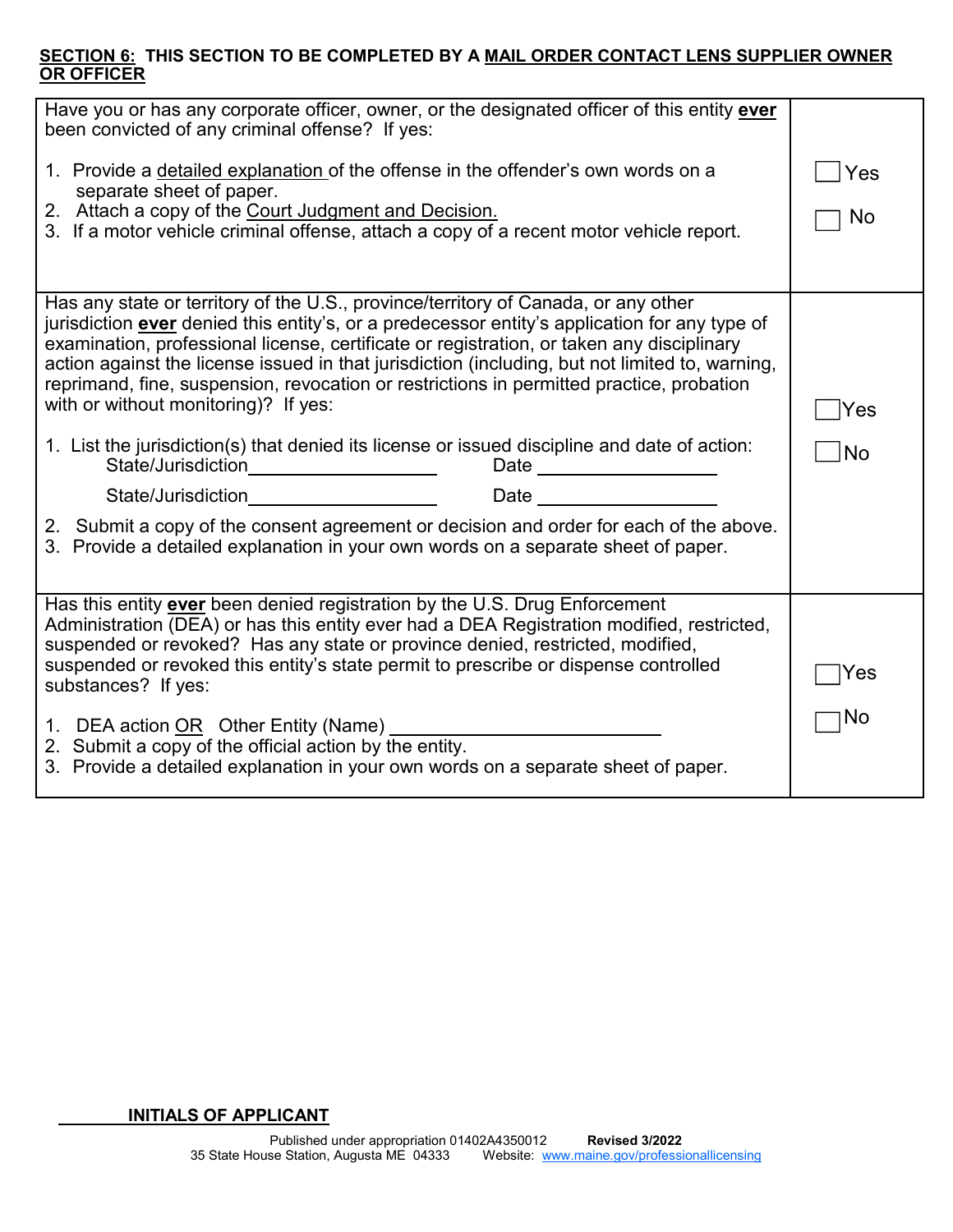#### **SECTION 7: LIST OF JURISDICTIONS IN WHICH THE ENTITY HOLDS OR HAS EVER HELD A PHARMACEUTICAL LICENSE.**

On a separate sheet, list each state or jurisdiction the applicant has at any time held a pharmaceutical license, including controlled substance licenses.

The information must include the following:

| State, Territory, | License Number & Lic | <b>Date</b>     | Expiration Date Was discipline ever |
|-------------------|----------------------|-----------------|-------------------------------------|
| <b>Country</b>    | Type                 | <b>i</b> lssued | imposed? Yes / No                   |

Optional: For your convenience a form to report this information is available online from our applications and forms section entitled "Reporting Jurisdictions of Licensure."

If discipline was imposed, you must submit a copy of the consent agreement or order issued by the Board.

#### **SECTION 8: NOTICES**

#### **Please Note:**

Pursuant to 10 MRS §8003-G - any change in name, address, email address, criminal convictions, disciplinary actions, or any material change set forth in your original application for licensure must be reported to the Office within 10 days.

You can access this Law for your review at: http://www.mainelegislature.org/legis/statutes/10/title10ch901sec0.html

#### **DID YOU ENCLOSE THE FOLLOWING:**

*Please review the list below to ensure you are filing a complete application. If the application is not yet complete, please wait until you have all of the required documentation to submit with this application.*

- $\Diamond$  Each section of the application is completed.
- $\Diamond$  Each page of the application, where noted, has been initialed.
- $\Diamond$  Signature present where noted.
- $\Diamond$  Payment in the amount of \$200 is enclosed.
- $\Diamond$  Most recent inspection report from the state in which the facility is located.
- Company Organizational Chart
- List of Jurisdictions you are/have been licensed in *(in the format given in section 7).*
- $\Diamond$  A signed copy of the consent agreement or order issued by the Board/Jurisdiction if discipline has been indicated.
- A copy of the Court Judgment and Decision if convicted of a crime, including a signed written statement, in your words, regarding the details of the crime.
- $\Diamond$  Certificate of Existence from your home state
- Maine Certificate of Authority